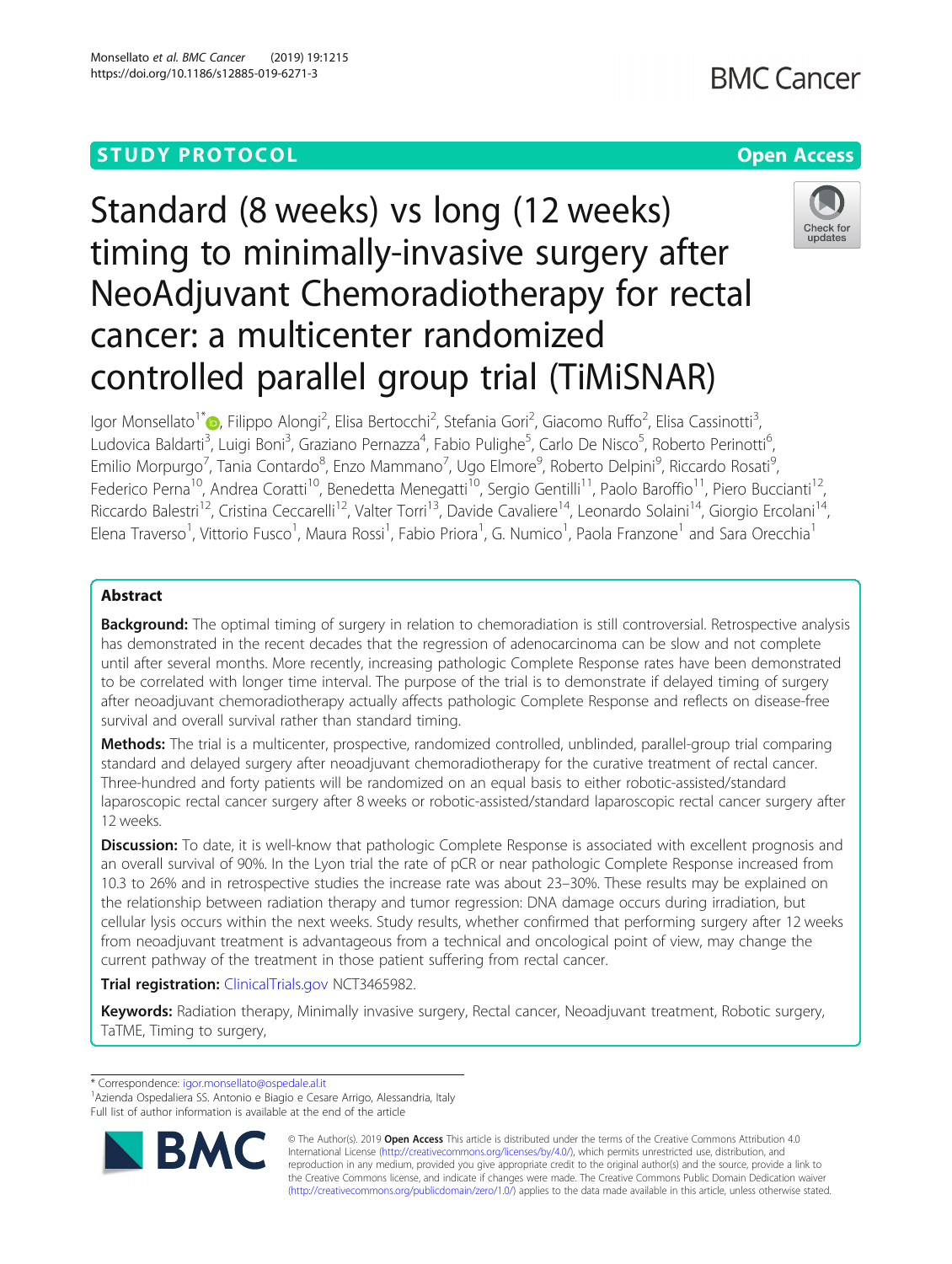# Background

Chemoradiotherapy is a well-known risk reducing treatment of local recurrence in the treatment of rectal cancer, followed by total mesorectal excision (TME). In low rectal tumors, surgery alone has the 30% overall survival and a local recurrence rate of about 55–65%, with a disease-free survival of 30–35% [[1\]](#page-5-0). Preoperative administration of fluorouracil-based chemotherapy improved local recurrence rates to 7% [\[2](#page-5-0)]. The optimal timing of surgery in relation to chemoradiation is still controversial. Retrospective analysis has demonstrated in the recent decades that the regression of adenocarcinoma can be slow and not complete until after several months [\[3](#page-6-0)]. More recently, increasing pCR (pathological complete response) rates have been demonstrated to be correlated with longer time interval [\[4](#page-6-0)–[6\]](#page-6-0). Conversely, several reports have shown no impact of the interval after chemoradiation on pCR and technical performance [\[7](#page-6-0), [8](#page-6-0)]. In the Lyon trial the rate of pCR or near pCR increased from 10.3 to 26% [[9\]](#page-6-0) and in retrospective studies the increase rate was about 23–30%. These results may be explained on the relationship between radiation therapy and tumor regression: DNA (DeoxyriboNucleic Acid) damage occurs during irradiation, but cellular lysis occurs within the next weeks [[10\]](#page-6-0). A recent pilot study on comparison of resonance imaging and histopathological responses at two times, has suggested that volume reduction and down-staging occur between week 9 and week 14 after neoadjuvant treatment, with a 23% pCR rate at longer time [\[11\]](#page-6-0). In the Stockholm III trial, a significantly lower frequency of postoperative complications was reported, even though not described in the other studies where morbidity and complications were the same. All of these studies, however, presented some biases, such as absence of randomization, the choice of surgical timing made arguably by the surgeon, tumor size and response to RCT (radiochemotherapy), different cut-off period and a limited number of recruited patients, that may have negatively or positively influenced these results [[12](#page-6-0), [13](#page-6-0)]. Delaying surgery with the aim to detect excellent responders for organ preservation, eventually, may be legitimate, even though the start of adjuvant therapy, whose advantage in pretreated rectal cancer patients is still controversial, would be delayed, and this may negatively affect survival [[14,](#page-6-0) [15](#page-6-0)]. A recent meta-analysis on thirteen reports has been published, showing rates of 14 and 20% in the shorter and longer group, respectively. This meta-analysis has some biases: the pCR correlation with surgical delay could not be adjusted in a multivariate analysis with other clinicopathological variables, the outcome (DFS and OS) of pCR, even if likely better than those without pCR as literature demonstrates, could not be directly assessed due to lack of individual patient data, the number of patients operated on in the delayed group could have been chosen using a surgical decision, different time intervals were grouped all together, no randomized trial were included in the meta-analysis, and the relevance of the reports included in was assessed by NOS scale (Newcastle–Ottawa scale), that is quite arbitrary, several reports on observation, demonstrating a higher percentage of pCR, were not included, but it is quite relevant to consider also these studies. TiMiSNAR has been developed to improve and define previous results from retrospective and review analyses.

# Methods/design

The trial is a multicenter, prospective, randomized controlled, unblinded, parallel-group trial comparing standard and delayed surgery after neoadjuvant chemoradiotherapy for the curative treatment of rectal cancer. Three-hundred and forty patients will be randomized on an equal basis to either robotic-assisted/ standard laparoscopic rectal cancer surgery after 8 weeks or robotic-assisted/standard laparoscopic rectal cancer surgery after  $12$  $12$  weeks (Fig. 1). Eight weeks are the current standard interval to surgery after neodjuvant treatment, while 12 weeks represent the "minimum" longer time interval to determine further tumor modifications and the "a priori" choice to avoid hypothetic surgical detrimental effect (postoperative complications related to radiation therapy). The recruiting interval will be of 5 years and the follow-up period will end 5 years after the last patient is randomized.

The trial has been held in Alessandria at SS. Antonio e Biagio e Cesare Arrigo Community Hospital, Italy and in others National Academic and not-Academic Centers, list of which is available at [https://](https://www.timisnar.it) [www.timisnar.it](https://www.timisnar.it).

The Primary Endpoint is pCR; secondary endpoints are: DFS (disease-free survival), OS (overall survival), postoperative complications (Clavien-Dindo classification), reintervention, late complications (Clavien-Dindo classification), radiation toxicity, chemotherapy toxicity, QoL (quality of life), Functional status.

Inclusion Criteria are: age > 18 years, cT3/4 N0/+M0 confirmed on CT-scan (Computed Tomography Scan), MRI (Magnetic Resonance Imaging - stratification for T3a-b-c-d), tumor starting from the distal or medium rectum (even those crossing the peritoneal reflection at distal margin, within 15 cm from the anal margin), histologically-proven adenocarcinoma of the rectum, eligible for a resective surgery with TME (low anterior resection, intersphyncteric resection, abdominoperineal resection), eligible for resection by minimally-invasive surgery (standard or robotic-assisted laparoscopic procedure, all robotic systems will be accepted), eligible for chemoradiation treatment, able to give written informed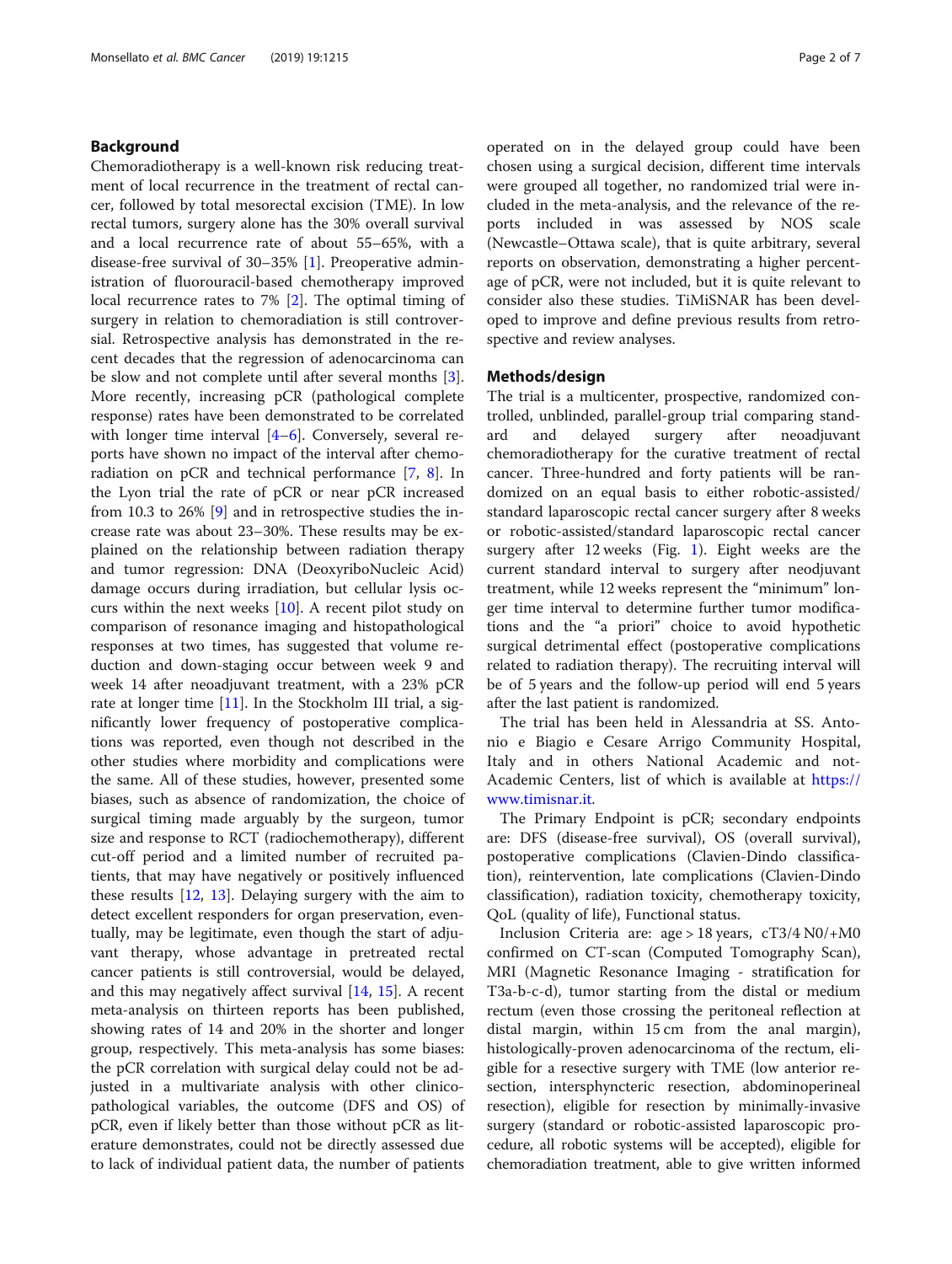<span id="page-2-0"></span>

consent, capable of completing required questionnaires at time of consent (provided questionnaires are available in a language spoke fluently by the participant).

Main exclusion Criteria are: metastatic disease, squamous carcinoma of the anal canal, unable to complete neoadjuvant treatment.

Patients will be randomized on a 1:1 basis to receive minimally-invasive rectal cancer surgery 8 or 12 weeks after neoadjuvant treatment and will be allocated a unique trial number.

Participants will be randomized using Sealed Envelope Ltd. 2017 Online Simple randomization service. Allocation concealment will be ensured, as the service will not

release the randomization code until the patient has been recruited into the trial, which takes place after all baseline measurements have been completed.

An informed consent to participate has been prepared and will be obtained by all the participants.

All patients who give consent for participation and who fulfil the inclusion criteria will be randomized. Randomization will be requested by the staff member responsible for recruitment and clinical interviews from all participating centers. Due to the nature of the intervention neither participants nor staff can be blinded to allocation, but are strongly inculcated not to disclose the allocation status of the participant at the follow up assessments.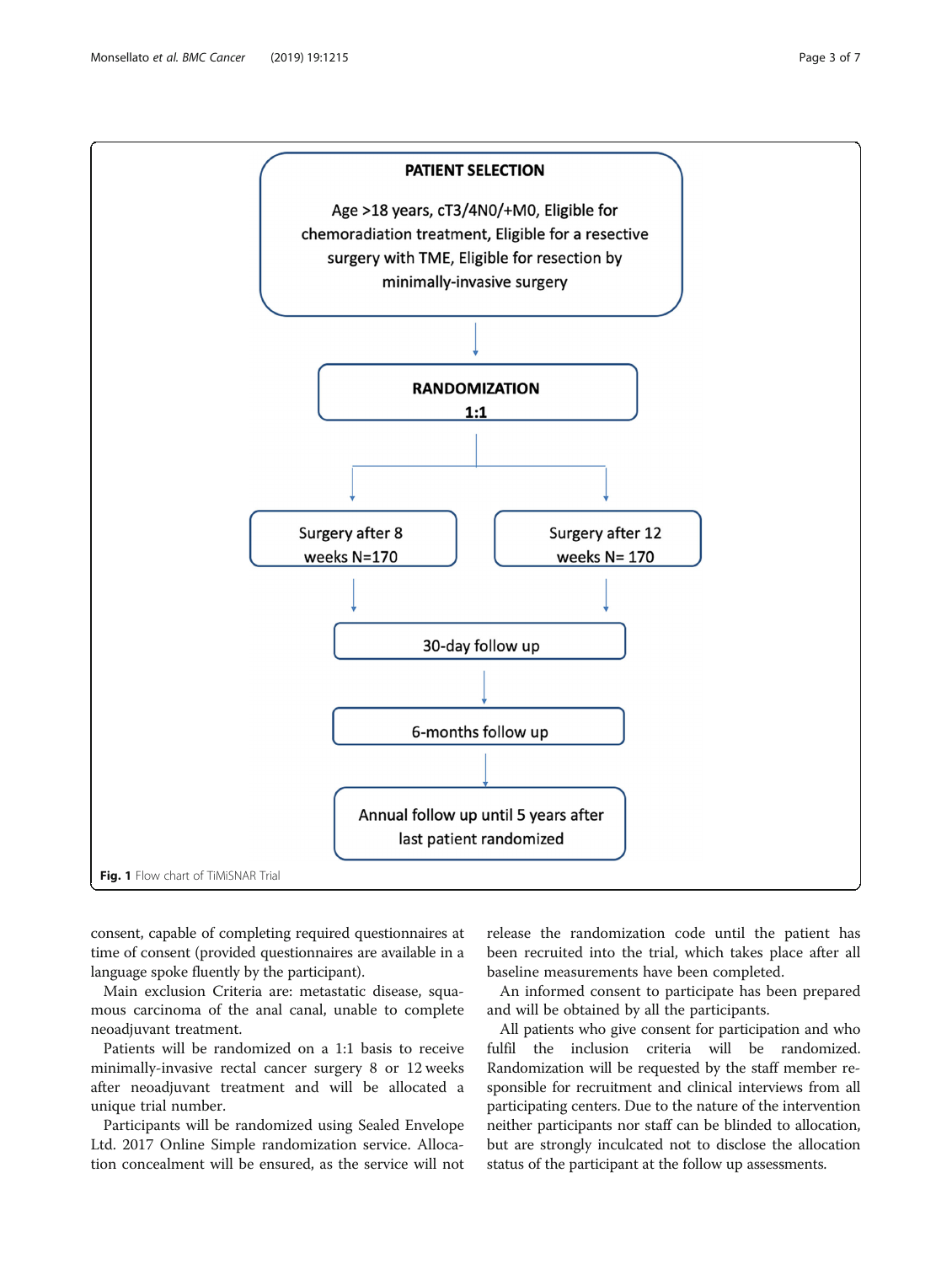All the involved centers have to respect the following criteria: site able to perform robotic-assisted and standard laparoscopic rectal cancer surgery and TaTME (transanal total mesorectal excision); site able to provide standard neoadjuvant treatment, both chemo and radiation therapy; predicted capability to recruit a minimum of 15 patients per year to the trial.

Neoadjuvant treatment consists in long course radiation therapy with IMRT (Intensity Modulated Radio-Therapy – 50-54 Gy in 25–28 fractions; an optional boost is suggested) associated to concomitant chemotherapy treatment (Capecitabine 825 mg /m2/ twice daily during radiation therapy).

Several studies have compared IMRT of rectal cancer to 3D Conformal Radiotherapy. Although results from comparative randomized clinical trial are not available yet, IMRT is usually associated with less dose to organ at risk, such as urinary bladder, small bowel and anal sphincters (in selected cases). This is translated into better clinical outcomes, in terms of gastrointestinal toxicity, genitourinary toxicity and skin side effects [\[16](#page-6-0)–[20\]](#page-6-0).

# Restaging and treatment-efficacy assessment after Neoadjuvant therapy

The MERCURY study group has developed an MRIbased tumor regression grading (ymrTRG) system by applying the principles of histopathological tumor regression grade (ypTRG) [[21\]](#page-6-0).

Recently, a pilot study from UK has defined two groups of patients divided into favourable vs unfavourable responders based on the following three factors:

- 
- ymrT<br>• ymrTRG
- $\overline{\text{Chanca}}$ Change in volume

ymrT is based on the interpretation of local extent of persistent tumor signal intensity relative to the layers of bowel wall on T2-weighted images. Tumor response is evaluated as either replacement of tumor signal by low signal intensity fibrosis (dark stroma) or the development of high signal intensity mucin pools, that are not considered to be tumor.

ymrTRG is based on principles similar to the pathological ypTRG system described by Dworak and subsequently modified by Mandard.

Change in volume, better defined as percentage volume reduction is calculated multiplying tumor length, width and height, using the following formula:

```
100*{(Volume at baseline)-(Volume post-CRT)}/(Volume at baseline)
```
Time interval to surgery in this trial are 8 weeks and 12 weeks after treatment, that are the standard and the

expected "minimum" longer time interval to determine further tumor modifications. Post-treatment staging for evaluation of postneoadjuvant treatment response, eventually, will depend on MRI evaluation at week 7 for patients in both the two arms; a MRI evaluation will be repeated at week 11 for patients randomized in the delayed arm.

A Thoraco-abdominal CT-Scan with and without contrast enhancement will be performed at week 6 after neoadjuvant surgery, for restaging of potential disseminated disease.

All MRI exams are collected and sent to the Promoting Center for final revision by a well-trained Pelvic MRI expert radiologist. Every participating center must fill in a structured MRI form according to the fac-simile provided by the ESGAR (European Society of Gastrointestinal and Abdominal Radiology) [[22](#page-6-0)].

### Surgery

Minimally-invasive mesorectal resection is required: both robotic or standard laparoscopic approach or TaTME will be accepted, in accordance with each surgeon's usual practice. The specifics of each operation will be at the discretion of the operating surgeon (e.g. port-site placement, mobilization of the splenic flexure, inferior mesenteric artery/vein division, high versus low vascular division etc.), as well as the decision to convert to an open operation. Conversion to open operation is defined as the use of a laparotomy wound for any part of the mesorectal dissection. All participating centers are allowed and suggested to use Indocyanine Green test (ICG), wherever available, but it is not mandatory. Several studies have shown that ICG test could reduce anastomotic leakage and thus postoperative complications, that are important in light of the secondary endpoints. A recent systematic review and meta-analysis by Blanco-Colino et al. has shown that ICG fluorescence imaging seems to reduce AL rates following colorectal surgery for cancer [\[23\]](#page-6-0).

#### Post-operative care and follow up

Post-operative care and follow up will be as per institutional protocol, but patients must be reviewed at 30 days, and 6 months post-operatively at a minimum. Any further visits will be according to local standard clinical practice. All patients will be followed up as per protocol until 5 years after the last patient has been randomized.

# Statistical evaluation Sample size

The primary endpoint is the pCR rate. Based on the published results from prospective studies on delayed time interval or observation only and on retrospective study for standard time interval, we assume that the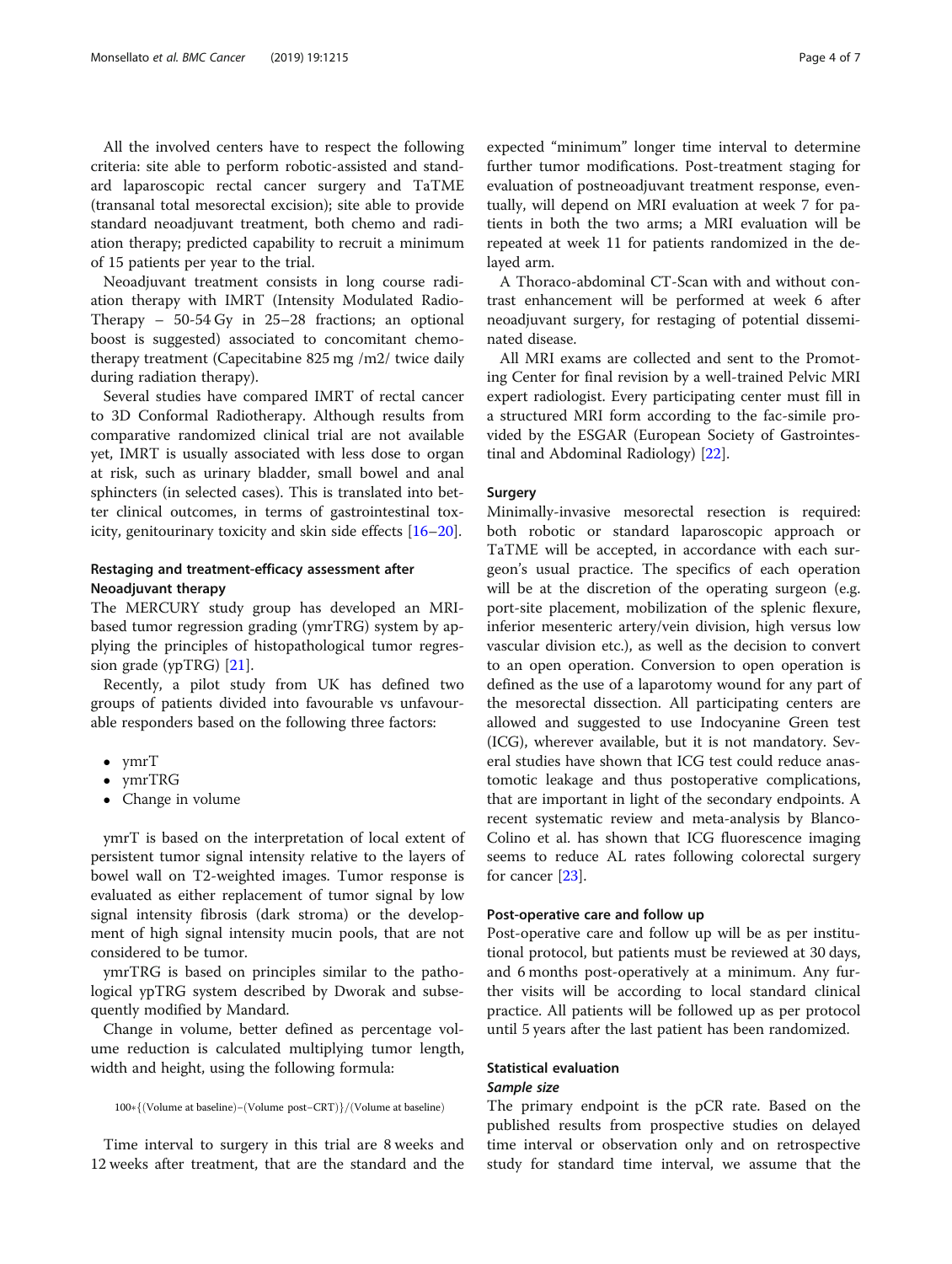mean rate of pCR in the standard treatment is about 15%, while the mean pCR rate in the observation treatment or longer time interval is 30%. To determine this difference, 270 patients are required, using a two-group continuity corrected  $\chi^2$  test of equal proportions, assuming an α error of 4.9% and a power of 80% (MedCalc Version 17.9.7); an interim analysis on efficacy will be performed when half of events will be observed. The conservative Haybittle-Peto [\[24](#page-6-0)] boundary will be used as a stopping guidance in order to perform the final analysis at the significance level of 4.9%, two sides. Considering results from the pilot study reported on section 1, the percentage of unfavourable patients is 20% (favourable MRI tumor regression grade is defined as grades 1, 2 and 3; unfavourable MRI regression as grades 4 and 5). In addition, a meta-analysis on results from five randomized European clinical trials for locally advanced rectal cancer, has confirmed this rate of "poor" responders subgroup, identified by having no pCR and no DFS within 2 years [\[25\]](#page-6-0). In computing the sample size, we assume that the percentage of missing data will be 5%. A total of 340 patients, 170 for each arm, is intended to be enrolled, eventually. Patients will be randomized on a 1:1 basis to receive minimally-invasive rectal cancer surgery 8 or 12 weeks after neoadjuvant treatment and will be allocated a unique trial number. A computer-generated software with block randomization criteria will be used to ensure treatment groups are wellbalanced for timing of surgery. All enrolled patients' data will be registered in a prospective electronic database (ACCESS, MICROSOFT OFFICE Professional Plus 2010, regular licensed).

All data will be entered by means of case report forms. Original study forms will be entered and kept on file at the Coordinator site (SS. Antonio e Biagio e Cesare Arrigo Hospital). When a form is selected, the participating site staff will pull that form, copy it, and sent the copy to the DCC (Data Coordinating Center) for reentry. Participant files are to be stored in numerical order and stored in a secure and accessible place and manner. Participant files will be maintained in storage for a period of 5 years after completion of the study.

The DCC will send monthly email reports with information on missing data, missing forms, and missing visits. Personnel at the Core Coordinating Center and the Participating Sites should review these reports for accuracy and report any discrepancies to the DCC.

#### Statistical analysis

All efficacy outcomes will be assessed in the intentionto-treat population, which includes all enrolled patients who did not violate the eligibility criteria. pCR, OS and DFS will be assessed from the time of treatment allocation to local progression, death or disease progression. Patients who will not die and will not experience local of distant disease progression at the date of study cutoff will be censored at the last available information on status.

Time-to-event data will be analyzed by the Kaplan-Meier method and compared with the log-rank test. Cox proportional hazards model will be used to adjust the treatment effect for baseline prognostic factors.

# Serious adverse events reporting (SAE)

Any SAE considered to be reasonably related to the investigational treatment or study participation, have to be promptly notified.

This must be done by email within 24 h of the initial observation of the event. The principal investigator will decide if these events are related to the trial treatment (i.e. unrelated, likely related, and not assessable) and the decision will be recorded on the Serious Adverse Event form, if necessary with the reasoning of the principal investigator.

The investigator is obligated to assess the relationship between investigational treatment and the occurrence of each AE/SAE. A "reasonable possibility" is meant to convey that there are facts/evidence or arguments to suggest a causal relationship, rather than a relationship cannot be ruled out. The investigator will use clinical judgement to determine the relationship. Alternative causes, such as natural history of the underlying diseases, concomitant therapy, other risk factors, and the temporal relationship of the event to the investigational product will be considered and investigated.

### End of the study

The end of the study is defined as 5 years after the date that the last patient has been randomized to the trial.

### Research ethics approval

The protocol, site-specific informed consent forms, participant education and recruitment materials, and other requested documents — and any subsequent modifications — also has been reviewed and approved by SS. Antonio e Biagio e Cesare Arrigo Hospital Ethical Committee on 31 May 2018.

# **Discussion**

To date, it is well-know that pCR is associated with excellent prognosis and an overall survival of 90% [[1](#page-5-0)]. In the Lyon trial the rate of pCR or near pCR increased from 10.3 to 26% [[2\]](#page-5-0) and in retrospective studies the increase rate was about 23–30%. These results may be explained on the relationship between radiation therapy and tumor regression: DNA damage occurs during irradiation, but cellular lysis occurs within the next weeks [[3\]](#page-6-0). In the Stockholm III trial, a significantly lower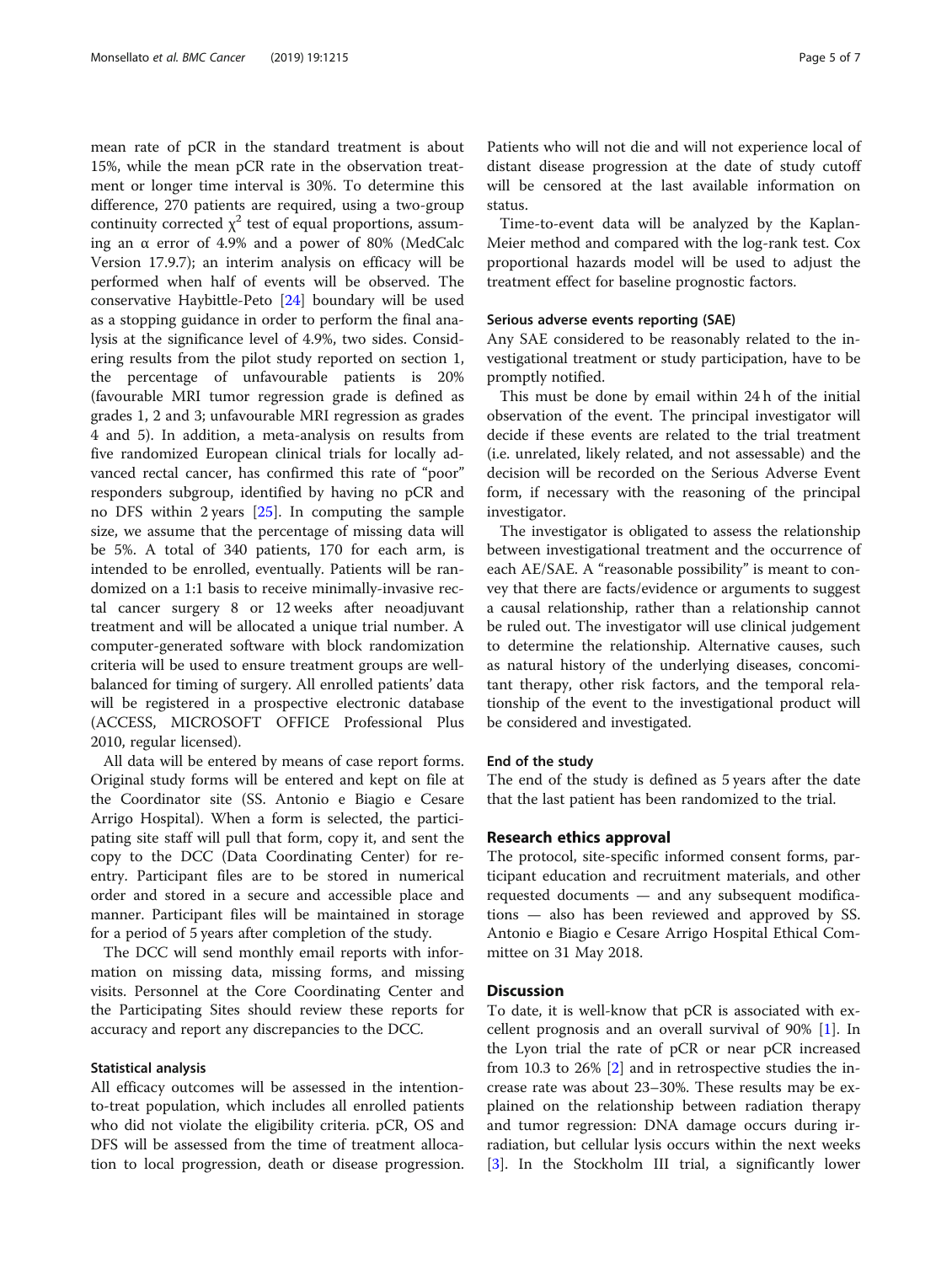<span id="page-5-0"></span>frequency of postoperative complications was reported, even though not described in the other studies where morbidity and complications were the same.

There are several audiences for this trial: Oncologists, Surgeons, Radiation oncologists, Patients and the public, Academia, General Practitioners.

Another crucial point of the trial is the use of a structured MRI report, as recommended by the European Society of Gastrointestinal and Abdominal Radiology (ESGAR) [[22\]](#page-6-0), for primary staging and for restaging after neoadjuvant treatment. One of the goals of the trial is to determine whether MRI can specifically depict cancer local diffusion and predict downstaging and be used as a good prognostic instrument. High quality MRI, indeed, allows further subclassification of cT3, which is recommended by European Society for Medical Oncology (ESMO) guidelines and it is useful in stratifying and selecting patients with indication to neoadjuvant treatment before surgery.

In summary, the optimal interval between adjuvant chemoradiation and surgery may give the opportunity to optimize patients, initiate an individualized and "targeted" treatment, and favor organ preservation.

TiMiSNAR (NCT3465982 – <https://www.timisnar.it>) results, whether confirmed that performing surgery after 12 weeks from neoadjuvant treatment is advantageous from a technical and oncological point of view, may change the current pathway of the treatment in those patient suffering from rectal cancer.

#### Abbreviations

CT: Computed Tomography; DFS: Disease-free survival;

DNA: DeoxyriboNucleic Acid; ESGAR: European Society of Gastrointestinal and Abdominal Radiology; ICG: Indocyanine Green test; IMRT: Intensity Modulated Radiotherapy; MRI: Magnetic Resonance Imaging; NOS: The Newcastle-Ottawa Scale; OS: Overall Survival; pCR: pathologic Complete Response; QoL: Quality of Life; RCT: radiochemotherapy; TaTME: transanal total mesorectal excision; TME: Total Mesorectal Excision; ymrTRG: MRI-based tumor regression grading; ypTRG: pathologic tumor regression grading; ESMO: European Society for Medical Oncology

#### Acknowledgements

Not Applicable Administrative Information Organisational structure and responsibilities Principal Investigator Design and conduct of TiMiSNAR Preparation of protocol and revisions Preparation of investigators brochure (IB) and CRFs [Case Report Forms] Organising steering committee meetings Managing CTO [Clinical Trials Office] Publication of study reports Members of TMC [Trial Management Committee] Steering committee (SC) Agreement of final protocol All lead investigators will be steering committee members Recruitment of patients and liasing with principal investigator Reviewing progress of study and if necessary agreeing changes to the protocol and/or investigators brochure to facilitate the smooth running of the study Trial Management Committee (TMC)

(Principle investigator, Administrator (D.ssa Marinella Bertolotti))

Study planning Organisation of steering committee meetings Provide annual SUSAR [Serious unexpected suspected adverse events] reporting Responsible for trial master file Advice for lead investigators Data verification Randomization Data Manager Maintenance of trial IT system and data entry Data verification Lead Investigators In each participating center a lead investigator (senior surgeon) will be identified, to be responsible for identification, recruitment, data collection and completion of CRFs, along with follow up of study patients and adherence to study protocol and investigators brochure. Lead investigators will be steering committee members

#### Primary sponsor

Azienda Ospedaliera SS. Antonio e Biagio e Cesare Arrigo di Alessandria, Italy.

#### Authors' contributions

IM, FP1, EB, SG1, GR, EC, LB1, LB2, GP, FP2, CND, RP, EM1, TC, EM2, UE, RD, RR, FP3, AC, BM, SG2, PB1, PB2, RB, CC, VT, ET, VF, MR, FP4, GN, PF have made substantial contributions to the conception or design of the work. VT is the statistician involved in the analysis and interpretation of data. All authors read and approved the final manuscript.

#### Funding

No funds have been utilized for this trial.

#### Availability of data and materials

NOT APPLICABLE (the current manuscript doesn't contain any data related to patients; it's only a draft).

#### Ethics approval and consent to participate

The present study has obtained Ethical Approval by SS. Antonio e Biagio e Cesare Arrigo Hospital Ethical Committee on 31 May 2018 and informed consent to participate in the study has been elaborated and will be obtained from participants.

#### Consent for publication

NOT APPLICABLE.

#### Competing interests

The authors declare that they have no competing interests.

#### Author details

<sup>1</sup> Azienda Ospedaliera SS. Antonio e Biagio e Cesare Arrigo, Alessandria, Italy. <sup>2</sup>Ospedale Sacro Cuore Don Calabria, Negrar, Italy. <sup>3</sup>Department of Surgery, Fondazione IRCCS Ca' Granda, Ospedale Maggiore Policlinico, University of Milan, Milan, Italy. <sup>4</sup> Azienda Ospedaliera San Giovanni Addolorata, Rome, Italy. <sup>5</sup>Ospedale San Francesco, Nuoro, Italy. <sup>6</sup>Ospedale degli Infermi, Biella, Italy. <sup>7</sup>Ospedale Civile Pietro Cosma, Camposampiero/Ospedale Sant'Antonio Padova, Italy. <sup>8</sup>Ospedale Civile Pietro Cosma, Padova, Camposampiero, Italy<br><sup>9</sup>Ospedale San raffode IPCCS, Milan, Italy. <sup>19</sup>Azionda Ospedaliero, Universitat <sup>9</sup>Ospedale San raffaele IRCCS, Milan, Italy. <sup>10</sup>Azienda Ospedaliero Universitaria Careggi, Florence, Italy. 11Azienda Ospedaliero Universitaria Maggiore Della Carità, Novara, Italy. <sup>12</sup>Azienda Ospedaliero Universitaria Pisana, Pisa, Italy.<br><sup>13</sup>Istituto di Ricerche Farmacologiche Mario Negri IRCCS, Milan, Italy. 14Ospedale G.B. Morgagni L. Pierantoni, Forlì, Italy.

## Received: 8 March 2019 Accepted: 16 October 2019 Published online: 16 December 2019

#### References

- 1. Morino M, Giraudo G. Laparoscopic total mesorectal excision-the Turin experience. Recent Results Cancer Res. 2005;165:167–79.
- 2. Sauer R, Becker H, Hohenberger W, Rödel C, Wittekind C, Fietkau R, Martus P, Tschmelitsch J, Hager E, Hess CF, Karstens JH, Liersch T, Schmidberger H. Raab R; German rectal Cancer study group. Preoperative versus